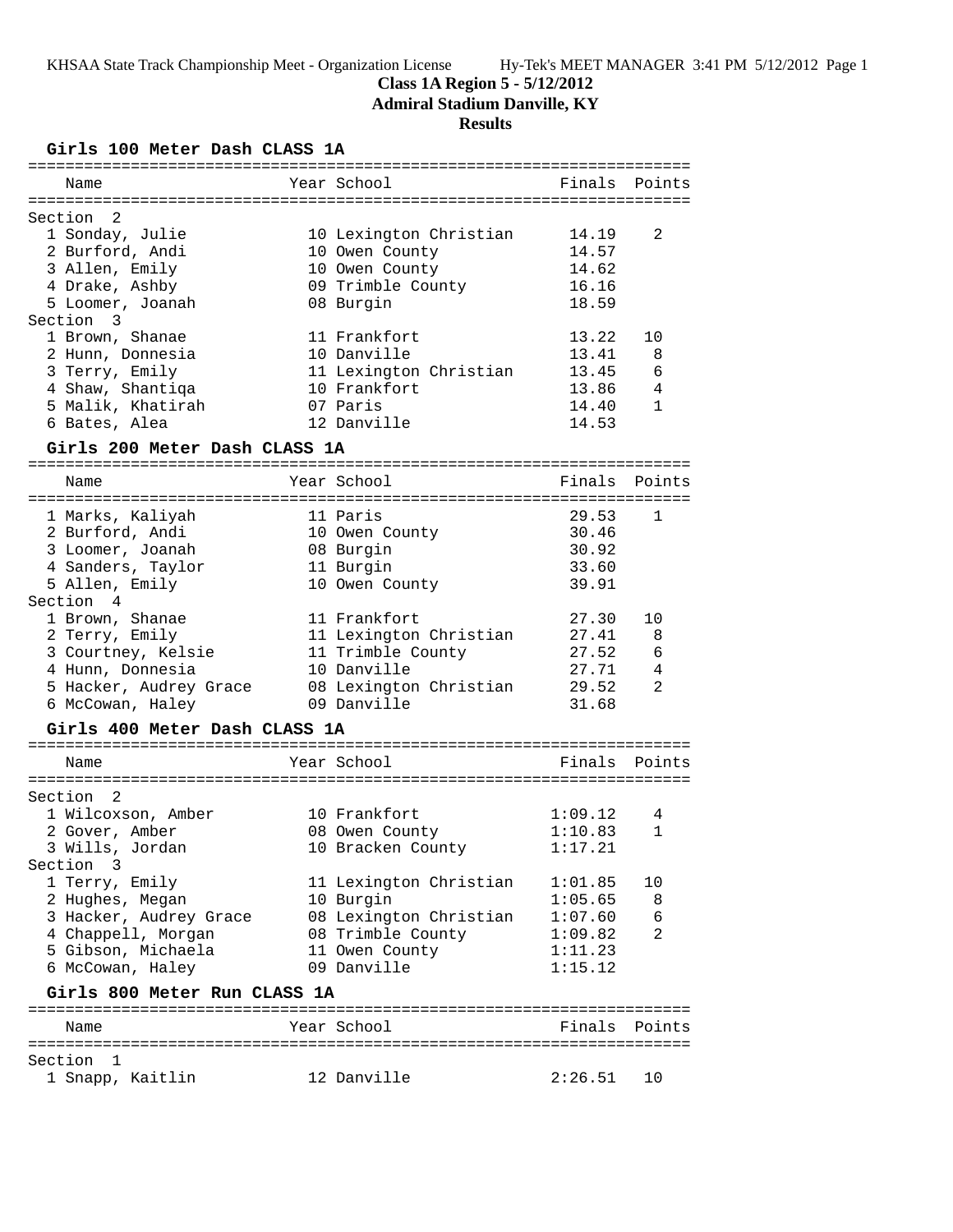**Class 1A Region 5 - 5/12/2012**

**Admiral Stadium Danville, KY**

### **Results**

## **....Girls 800 Meter Run CLASS 1A**

|                                                                                                                                                                                                                                                                               | 2:29.55                                                                                                                                                                                                                                       | 8            |
|-------------------------------------------------------------------------------------------------------------------------------------------------------------------------------------------------------------------------------------------------------------------------------|-----------------------------------------------------------------------------------------------------------------------------------------------------------------------------------------------------------------------------------------------|--------------|
|                                                                                                                                                                                                                                                                               | 2:31.31                                                                                                                                                                                                                                       | 6            |
|                                                                                                                                                                                                                                                                               | 2:33.77                                                                                                                                                                                                                                       | 4            |
|                                                                                                                                                                                                                                                                               | 2:34.83                                                                                                                                                                                                                                       | 2            |
|                                                                                                                                                                                                                                                                               | 2:39.51                                                                                                                                                                                                                                       | $\mathbf{1}$ |
|                                                                                                                                                                                                                                                                               | 2:49.70                                                                                                                                                                                                                                       |              |
|                                                                                                                                                                                                                                                                               | 2:51.66                                                                                                                                                                                                                                       |              |
|                                                                                                                                                                                                                                                                               | 2:52.39                                                                                                                                                                                                                                       |              |
|                                                                                                                                                                                                                                                                               | 2:54.93                                                                                                                                                                                                                                       |              |
|                                                                                                                                                                                                                                                                               | 3:17.68                                                                                                                                                                                                                                       |              |
|                                                                                                                                                                                                                                                                               | 3:23.21                                                                                                                                                                                                                                       |              |
|                                                                                                                                                                                                                                                                               | 3:27.55                                                                                                                                                                                                                                       |              |
|                                                                                                                                                                                                                                                                               | 3:51.46                                                                                                                                                                                                                                       |              |
| 2 Couturier, Philippine<br>3 Berry, Sydney<br>4 Smith, Meagan<br>5 Gonterman, Erin<br>6 Harris, Lauren<br>7 Watkins, Shelby<br>8 Baird, Kirsten<br>9 Tamplin, Samantha<br>10 Perez, Marisol<br>11 Wilcoxson, Amber<br>12 Byers, Mikala<br>13 Burke, Randi<br>14 Clos, Kortlyn | 09 Sayre<br>10 Lexington Christian<br>09 Danville<br>10 Trimble County<br>12 Lexington Christian<br>08 Nicholas County<br>08 Trimble County<br>08 Owen County<br>12 Paris<br>10 Frankfort<br>09 Owen County<br>11 Burgin<br>08 Bracken County |              |

#### **Girls 1600 Meter Run CLASS 1A**

======================================================================= Name The Year School The Finals Points ======================================================================= 1 Snapp, Kaitlin 12 Danville 5:13.41 10 2 Patterson, Maddox 09 Sayre 5:20.94 8 3 Couturier, Philippine 09 Sayre 5:23.86 6 4 Smith, Meagan 09 Danville 5:26.58 4 5 Berry, Sydney 10 Lexington Christian 5:26.93 2 6 Harris, Lauren 12 Lexington Christian 6:13.30 1 7 Tamplin, Samantha 08 Owen County 6:27.19 8 Watkins, Shelby 08 Nicholas County 6:31.62 9 Perez, Marisol 12 Paris 6:45.77 10 Byers, Mikala 09 Owen County 7:17.96 11 Loomer, Joanah 08 Burgin 7:21.18

#### **Girls 3200 Meter Run CLASS 1A**

## ======================================================================= Name The Year School The Points Points ======================================================================= 1 Snapp, Kaitlin 12 Danville 11:38.02 10 2 Patterson, Maddox 09 Sayre 11:40.31 8 3 Smith, Meagan 09 Danville 12:20.89 6 4 Wilberding, Kylie 09 Trimble County 12:56.08 4 5 Baird, Kirsten 08 Trimble County 14:45.96 2 6 Sticklen, Kamryn 09 Bracken County 15:01.20 1 7 Gover, Amber 08 Owen County 16:20.48 8 Bibb, Emily 08 Owen County 16:35.58

## **Girls 100 Meter Hurdles CLASS 1A**

| Name                                                                                | Year School                                                        | Finals Points                    |                |
|-------------------------------------------------------------------------------------|--------------------------------------------------------------------|----------------------------------|----------------|
| 1 Drake, Ashby<br>2 Jacobs, Nicole<br>3 Whitaker, Hannah<br>Section 2               | 09 Trimble County<br>08 Owen County<br>09 Trimble County           | 20.71<br>21.28<br>21.72          | $\overline{1}$ |
| 1 Farmer, Elizabeth<br>2 Burke, Summer<br>3 Washington, Jasmine<br>4 Madden, Kelsie | 11 Lexington Christian<br>10 Burgin<br>11 Frankfort<br>11 Danville | 18.45<br>18.63<br>19.38<br>20.14 | 10<br>8<br>6   |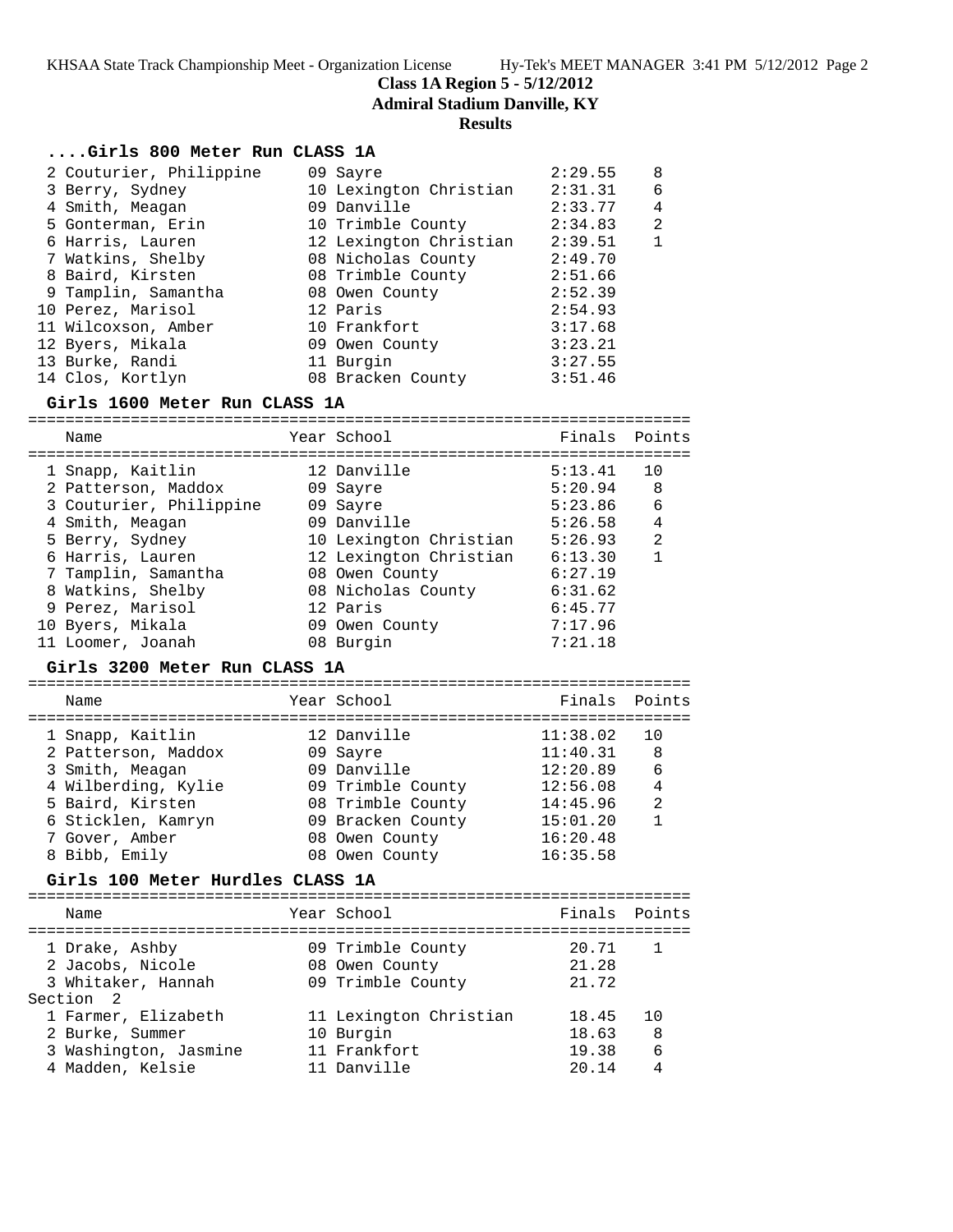**Class 1A Region 5 - 5/12/2012**

**Admiral Stadium Danville, KY**

**Results**

| Girls 100 Meter Hurdles CLASS 1A            |                    |                                                  |                  |              |
|---------------------------------------------|--------------------|--------------------------------------------------|------------------|--------------|
| 5 Baldridge, Emily                          | 10 Paris           |                                                  | 20.32            | 2            |
| 6 Siddiqui, Hibah                           | 09 Danville        |                                                  | 21.19            |              |
| Girls 300 Meter Hurdles CLASS 1A            |                    |                                                  |                  |              |
|                                             |                    |                                                  |                  |              |
| Name                                        | Year School        |                                                  | Finals Points    |              |
|                                             |                    |                                                  |                  |              |
| Section<br>$\mathbf{1}$                     |                    |                                                  |                  |              |
| 1 Jacobs, Nicole                            | 08 Owen County     |                                                  | 59.73<br>1:01.53 |              |
| 2 Siddiqui, Hibah<br>Section <sub>2</sub>   | 09 Danville        |                                                  |                  |              |
| 1 Courtney, Kelsie                          | 11 Trimble County  |                                                  | 47.53            | 10           |
| 2 Pace, Diamond                             | 12 Danville        |                                                  | 48.60            | 8            |
| 3 Shaw, Shantiga                            | 10 Frankfort       |                                                  | 51.16            | 6            |
| 4 Burke, Summer                             | 10 Burgin          |                                                  | 54.58            | 4            |
| 5 Farmer, Elizabeth                         |                    | 11 Lexington Christian                           | 55.62            | 2            |
| 6 Cohorn, Robyn                             | 12 Nicholas County |                                                  | 58.49            | $\mathbf{1}$ |
|                                             |                    |                                                  |                  |              |
| Girls 4x100 Meter Relay CLASS 1A            |                    |                                                  |                  |              |
| School                                      |                    |                                                  | Finals           | Points       |
|                                             |                    |                                                  |                  |              |
| 1 Frankfort                                 |                    |                                                  | 52.92            | 10           |
| 1) Brown, Shanae 11                         |                    | 2) Brown, Shauntae 11                            |                  |              |
| 3) Shaw, Shantiqa 10                        |                    | 4) Washington, Jasmine 11                        |                  |              |
| 5) Wilcoxson, Amber 10                      |                    | 6) Jouett, Cailyn 11                             |                  |              |
| 2 Danville                                  |                    |                                                  | 56.70            | 8            |
| 1) Hunn, Donnesia 10                        |                    | 2) Madden, Kelsie 11                             |                  |              |
| 3) Siddiqui, Hibah 09                       |                    | 4) Bates, Alea 12                                |                  |              |
| 3 Paris                                     |                    |                                                  | 56.72            | 6            |
| 1) Myers, Daijah 11                         |                    | 2) Malik, Khatirah 07                            |                  |              |
| 3) Marks, Kaliyah 11                        |                    | 4) Brown, Alyssa 08                              |                  |              |
| 5) Myers, Tiarra 09<br>7) Perez, Marisol 12 |                    | 6) Baldridge, Emily 10<br>8) Zamalloa, Jazmin 10 |                  |              |
| 4 Owen County                               |                    |                                                  | 58.05            | 4            |
| 1) Allen, Emily 10                          |                    | 2) Byers, Ashley 10                              |                  |              |
| 3) Gibson, Michaela 11                      |                    | 4) Burford, Andi 10                              |                  |              |
| 5) DeCandia, Haley 10                       |                    | 6) Gover, Amber 08                               |                  |              |
| 7) Williams, Ashley 11                      |                    | 8) Chisholm, Veronica 09                         |                  |              |
| 5 Nicholas County                           |                    |                                                  | 1:00.23          | 2            |
| 1) Cohorn, Robyn 12                         |                    | 2) Mattox, Anna 12                               |                  |              |
| 3) Howard, Laken 12                         |                    | 4) Watkins, Shelby 08                            |                  |              |
| 5) Hamilton, Sara 10                        |                    | 6) Johnson, Destiny 12                           |                  |              |
| 7) Letcher, Kendra 11                       |                    | 8) Jolly, Lakyn 10                               |                  |              |
| Girls 4x200 Meter Relay CLASS 1A            |                    |                                                  |                  |              |
|                                             |                    |                                                  |                  |              |
| School                                      |                    |                                                  | Finals Points    |              |
|                                             |                    |                                                  |                  |              |
| Section<br>-1                               |                    |                                                  |                  |              |
| 1 Trimble County                            |                    |                                                  | 2:10.11          |              |
| 1) Matthews, Courtney 09                    |                    | 2) Drake, Ashby 09                               |                  |              |
| 3) Tingle, Emily 09                         |                    | 4) Chappell, Morgan 08                           |                  |              |
| 5) Barnes, Kayla 12<br>Section<br>2         |                    | 6) Whitaker, Hannah 09                           |                  |              |
|                                             |                    |                                                  |                  |              |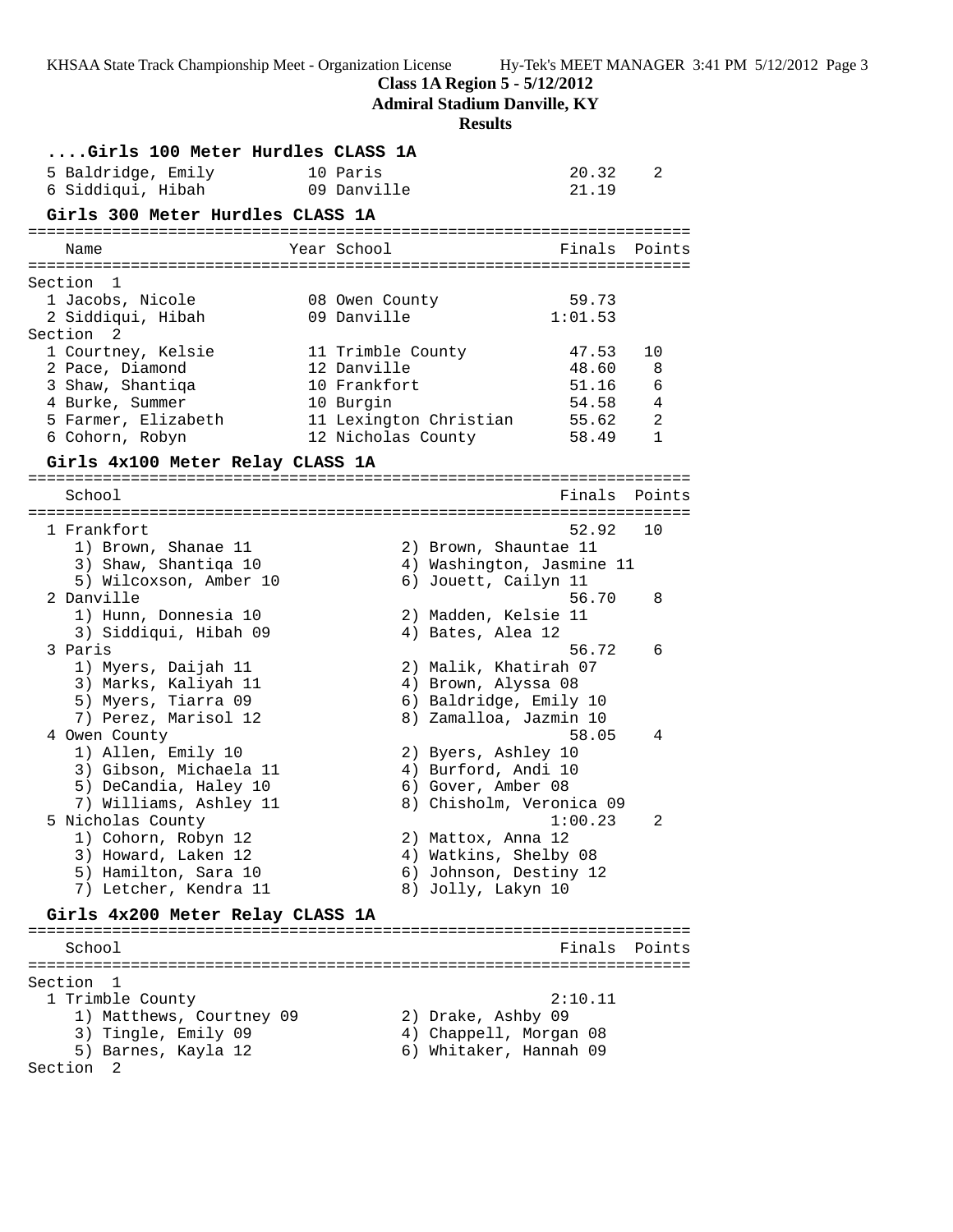**Class 1A Region 5 - 5/12/2012**

**Admiral Stadium Danville, KY**

#### **Results**

## **....Girls 4x200 Meter Relay CLASS 1A**

 1 Frankfort 1:52.60 10 1) Brown, Shanae 11 2) Brown, Shauntae 11 3) Wilcoxson, Amber 10 4) Washington, Jasmine 11 5) Shaw, Shantiqa 10  $\qquad \qquad$  6) Jouett, Cailyn 11 2 Burgin 1:56.37 8 1) Burke, Summer 10 2) Holland, Emma 12 3) Tyler, Kayla 08 4) Marcinek, Liz 10 5) Hughes, Megan 10 6) Sanders, Taylor 11 7) Burke, Randi 11 and 8) Hurt, Emilee 10 3 Danville 1:57.38 6 1) Pace, Diamond 12 2) McCowan, Haley 09 3) Mason, Alexis 09 (4) Hunn, Donnesia 10 5) Madden, Kelsie 11 (6) 4 Paris 1:59.58 4 1) Malik, Khatirah 07 2) Marks, Kaliyah 11 3) Myers, Daijah 11  $\hskip1cm 4$ ) Brown, Alyssa 08 5) Myers, Tiarra 09 (6) Perez, Marisol 12 7) Baldridge, Emily 10 8) Zamalloa, Jazmin 10 5 Owen County 2:01.63 2 1) Allen, Emily 10 2) Burford, Andi 10 3) Gibson, Michaela 11 4) DeCandia, Haley 10 5) Byers, Ashley 10 6) Gover, Amber 08 7) Williams, Ashley 11 8) Willhoite, Jessica 09 6 Nicholas County 2:05.34 1 1) Cohorn, Robyn 12 2) Howard, Laken 12 3) Watkins, Shelby 08 (4) Mattox, Anna 12 5) Johnson, Destiny 12 6) Letcher, Kendra 11 7) Jolly, Lakyn 10  $\,$  8) Hamilton, Sara 10  $\,$ **Girls 4x400 Meter Relay CLASS 1A** ======================================================================= School Finals Points ======================================================================= Section 1<br>1 Owen County 1 Owen County 4:57.69 1) Willhoite, Jessica 09 2) Jacobs, Nicole 08 3) Chisholm, Veronica 09 4) Gibson, Michaela 11 5) DeCandia, Haley 10  $\,$  6) Byers, Ashley 10 7) Gover, Amber 08 8) Williams, Ashley 11 Section 2<br>1 Lexington Christian 1 Lexington Christian 4:25.56 10 1) Hacker, Audrey Grace 08 2) Harris, Lauren 12 3) Terry, Emily 11 (4) Berry, Sydney 10 5) Stewart, Annie 10 (6) 2 Danville 4:32.86 8 1) McCowan, Haley 09 2) Pace, Diamond 12 3) Mason, Alexis 09 4) Snapp, Kaitlin 12 5) Smith, Meagan 09 6) 3 Bracken County 4:34.18 6 1) Brindley, Brookelynn 10 2) Cummins, Breanna 09 3) Kurtz, Gracie 08 (4) Myers, Lydia 10 5) Wills, Jordan 10 6) 4 Burgin 4:48.94 4 1) Hurt, Emilee 10 2) Holland, Emma 12 3) Hughes, Megan 10  $\hskip1cm 4)$  Tyler, Kayla 08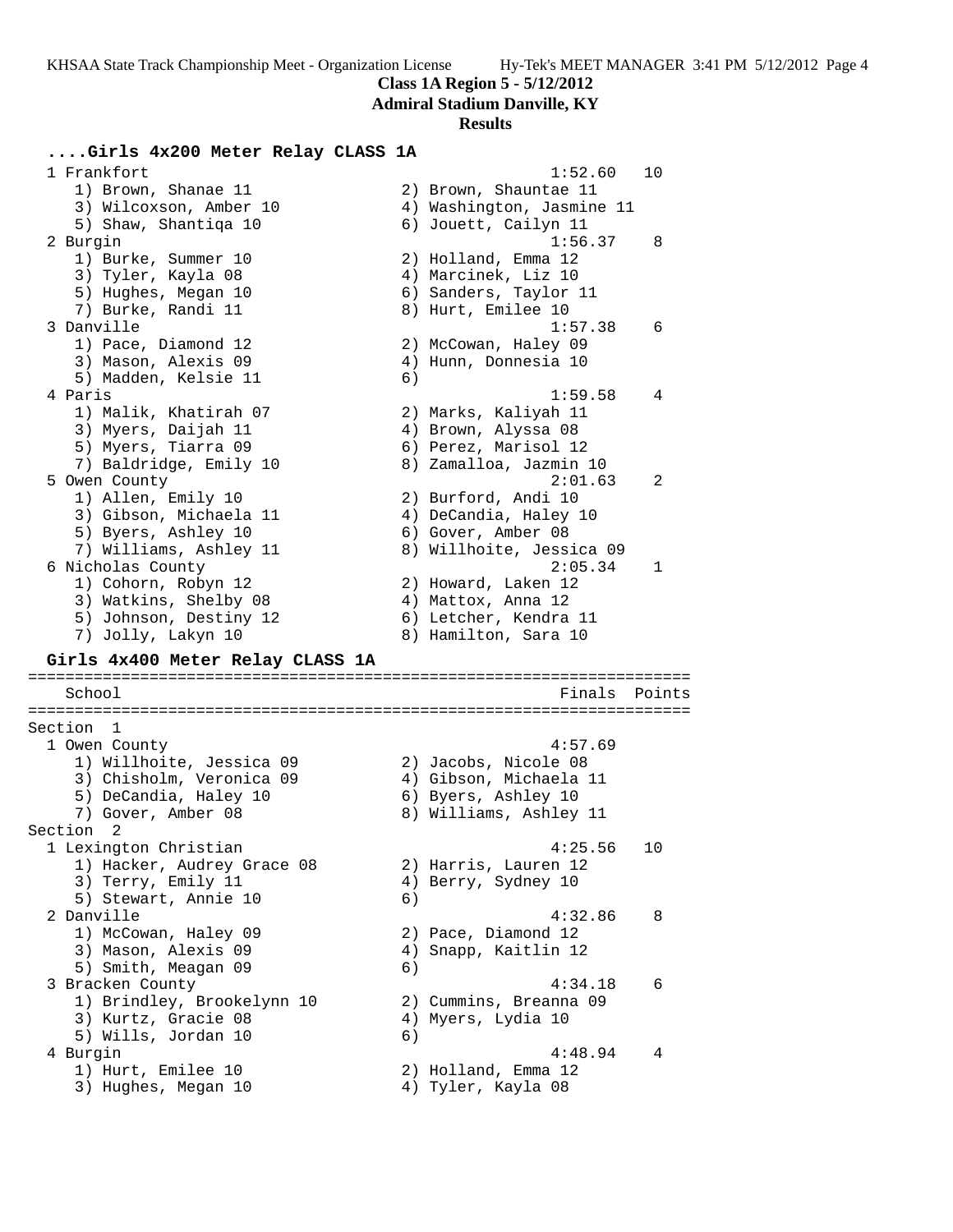**Class 1A Region 5 - 5/12/2012**

**Admiral Stadium Danville, KY**

#### **Results**

#### **....Girls 4x400 Meter Relay CLASS 1A**

5) Marcinek, Liz 10 (6) Burke, Randi 11 7) Peavler, Danielle 08 8) Burke, Summer 10 5 Carroll County 4:50.43 2 1) Arvin, Kirsten 09 2) Hardesty, Andrea 12 3) Miracle, Abigail 07 4) Richmond, Jenna 07 5) Hawkins, Raenah 11 6) Martinez, Sierra 10 7) Bickers, Mallory 07 8) 6 Trimble County 4:57.67 1 1) Tingle, Emily 09 2) Gonterman, Erin 10 3) Wilberding, Kylie 09  $\hskip1cm$  4) Cooley, Olivia 10 5) Baird, Kirsten 08 6) Chappell, Morgan 08 **Girls 4x800 Meter Relay CLASS 1A** ======================================================================= School **Finals** Points ======================================================================= Section 1 1 Trimble County 11:02.48 10 1) Baird, Kirsten 08 2) Wilberding, Kylie 09 3) Gonterman, Erin 10 4) Chappell, Morgan 08 5) Cooley, Olivia 10 (6) Tingle, Emily 09 2 Owen County 11:50.04 8 1) Bibb, Emily 08 2) Tamplin, Samantha 08 3) Byers, Mikala 09 (4) Gover, Amber 08 5) Gover, Autumn 09 6) Byers, Ashley 10 7) Jacobs, Nicole 08 8) 3 Burgin 12:26.93 6 1) Burke, Randi 11 2) Holland, Emma 12 3) Hurt, Emilee 10 4) Hughes, Megan 10 5) Peavler, Danielle 08 6) Hughes, Brittany 12 7) Burke, Summer 10 8) 4 Bracken County 12:29.09 4 1) Bell, Mallory 10 2) Wills, Jordan 10 3) Sticklen, Kamryn 09 4) Hicks, Kayla 11

## **Boys 100 Meter Dash CLASS 1A**

======================================================================= Name Year School Finals Points ======================================================================= 1 Williamson, Justin 11 Trimble County 12.73 2 McFadden, Timmy 11 Bracken County 13.78 3 Bottom, Damion 10 Burgin 14.62 Section 2 1 Fielden, Christian 12 Lexington Christian 12.03 2 Howard, Terrell 12 Paris 12.18 3 Leach, Kaleb 12 Frankfort 12.29 4 Walton, Jalen 12 Paris 12.74 5 Smith, Chris 11 Owen County 12.80 Section 3 1 Pope, Caleb 12 Nicholas County 11.41 10 2 Brown, Marcus 12 Danville 11.51 8 3 Foster, Christian 11 Lexington Christian 11.54 6 4 Jackson, Aaron 11 Frankfort 11.64 4 5 Ford, Tryston 12 Danville 11.70 2 6 Mingie, Bobby 12 Owen County 11.73 1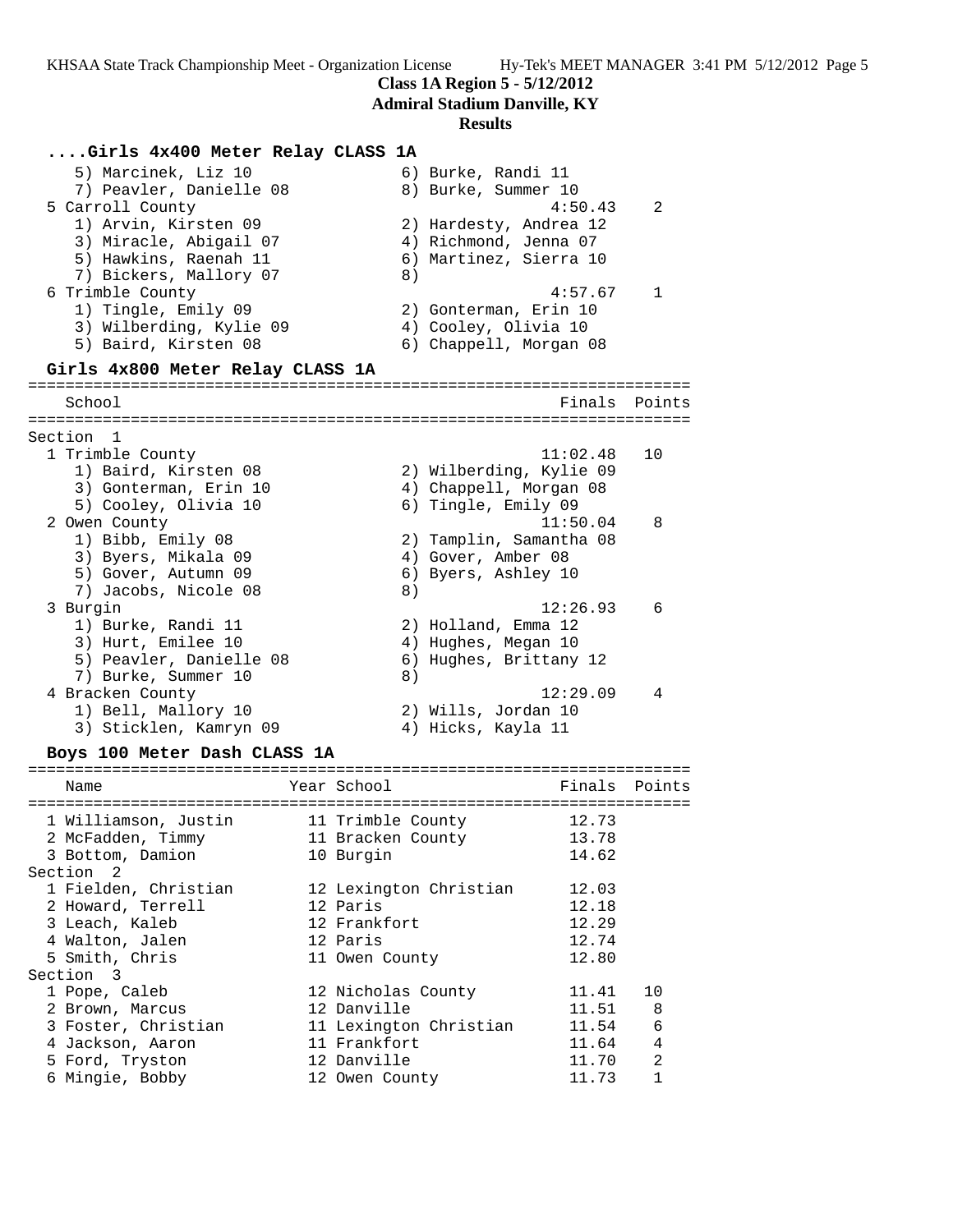# **Class 1A Region 5 - 5/12/2012**

**Admiral Stadium Danville, KY**

# **Results**

## **Boys 200 Meter Dash CLASS 1A**

| Name                         | Year School            | Finals        | Points         |
|------------------------------|------------------------|---------------|----------------|
|                              |                        |               |                |
| Section 1                    |                        |               |                |
| 1 Howard, Terrell            | 12 Paris               | 25.47         |                |
| 2 Mills, Erick               | 11 Lexington Christian | 25.47         |                |
| 3 Hawkes, Bo                 | 09 Trimble County      | 26.13         |                |
| Section 2                    |                        |               |                |
| 1 Grey, Jawan                | 10 Danville            | 24.58         | 2              |
| 2 Leach, Kaleb               | 12 Frankfort           | 25.78         |                |
| 3 Smith, Chris               | 11 Owen County         | 26.47         |                |
| 4 McFadden, Timmy            | 11 Bracken County      | 27.96         |                |
| Section 3                    |                        |               |                |
| 1 Trammel, Collin            | 11 Owen County         | 22.72         | 10             |
| 2 Pope, Caleb                | 12 Nicholas County     | 23.08         | 8              |
| 3 Foster, Christian          | 11 Lexington Christian | 23.41         | 6              |
| 4 Jackson, Aaron             | 11 Frankfort           | 24.56         | 4              |
| 5 Champs, Marcus             | 11 Paris               | 24.83         | 1              |
| -- Brown, Marcus             | 12 Danville            | DNF           |                |
|                              |                        |               |                |
| Boys 400 Meter Dash CLASS 1A |                        |               |                |
|                              |                        |               |                |
| Name                         | Year School            | Finals        | Points         |
|                              |                        |               |                |
| Section 1                    |                        |               |                |
| 1 Barnes, Stuart             | 12 Trimble County      | 56.72         | 1              |
| 2 Steber, Calvin             | 11 Danville            | 1:01.37       |                |
| 3 Allen, Ben                 | 11 Owen County         | 1:08.58       |                |
| Section <sub>2</sub>         |                        |               |                |
| 1 Raines, Austin             | 12 Lexington Christian | 57.82         |                |
| 2 Puckett, Kyle              | 11 Trimble County      | 58.06         |                |
| 3 Champs, Marcus             | 11 Paris               | 59.42         |                |
| 4 Powell, Jared              | 11 Burgin              | 1:00.50       |                |
| 5 Stewart, Parker            | 07 Bracken County      | 1:01.95       |                |
| 6 Wagner, Matt               | 09 Danville            | 1:03.13       |                |
| Section 3                    |                        |               |                |
| 1 Mingie, Bobby              | 12 Owen County         | 52.35         | 10             |
| 2 Jackson, Aaron             | 11 Frankfort           | 52.36         | 8              |
| 3 Kehrt-Reese, Gunnar        | 11 Burgin              | 54.58         | 6              |
| 4 Strunk, Clark              | 11 Lexington Christian | 55.26         | 4              |
| 5 Howard, Zach               | 11 Nicholas County     | 55.91         | $\overline{2}$ |
| 6 Leach, Kaleb               | 12 Frankfort           | 1:01.49       |                |
| Boys 800 Meter Run CLASS 1A  |                        |               |                |
|                              |                        |               |                |
| Name                         | Year School            | Finals Points |                |
| Section 1                    |                        |               |                |
| 1 Beckerson, Alex            | 11 Burgin              | 2:05.19       | 10             |
| 2 Berry, Chase               | 12 Danville            | 2:06.58       | 8              |
| 3 Ball, Conner               | 10 Trimble County      | 2:06.91       | 6              |
| 4 Hempel, Karl               | 12 Danville            | 2:12.51       | 4              |
| 5 Holleran, Conner           | 11 Bracken County      | 2:14.11       | $\overline{2}$ |
| 6 Humphrey, Alexander        | 12 Paris               | 2:14.46       | 1              |
|                              |                        |               |                |
| 7 Nichols, James             | 12 Lexington Christian | 2:15.21       |                |
| 8 Bailey, Spencer            | 11 Nicholas County     | 2:16.33       |                |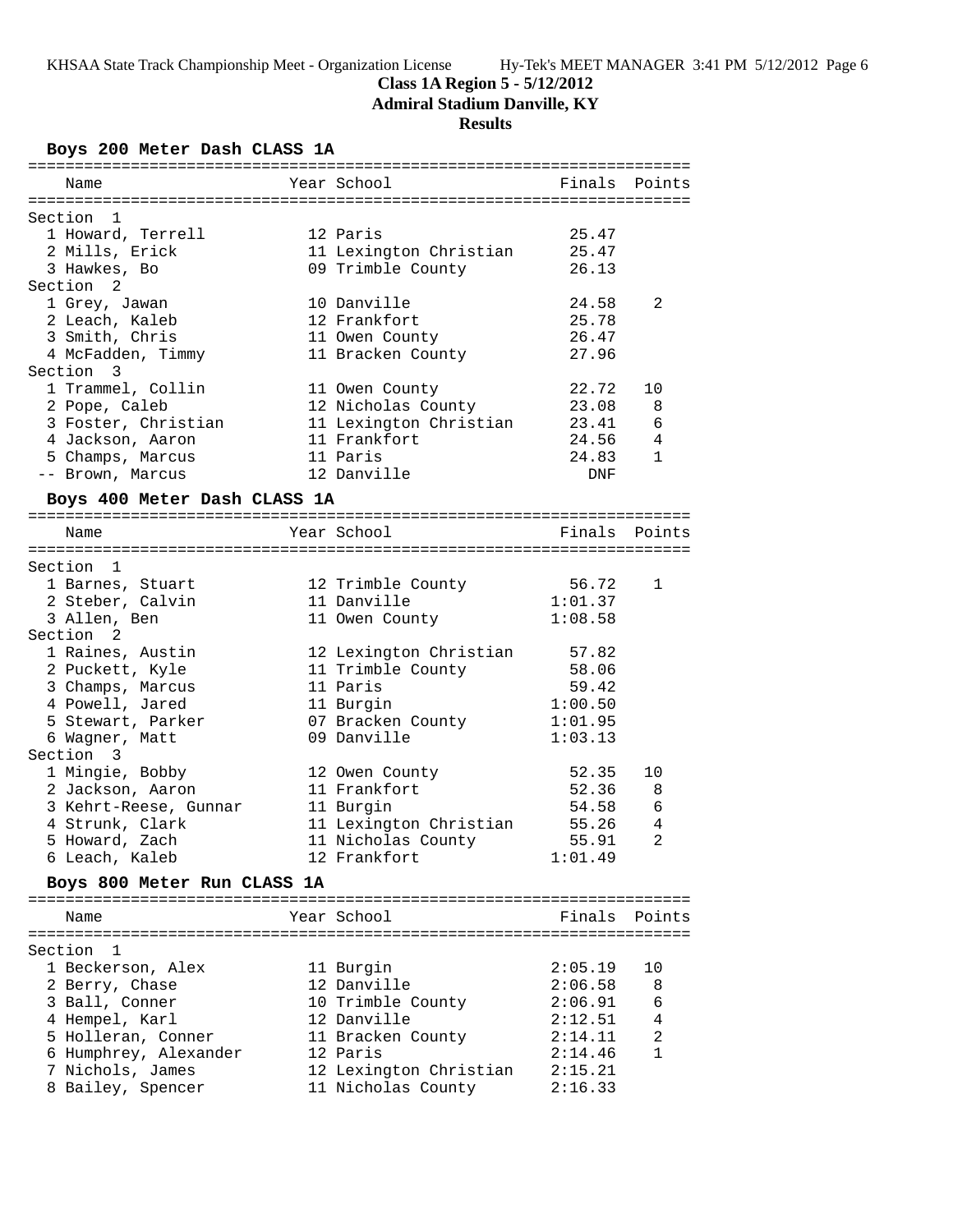**Class 1A Region 5 - 5/12/2012**

**Admiral Stadium Danville, KY**

## **Results**

| Boys 800 Meter Run CLASS 1A  |                    |         |                      |
|------------------------------|--------------------|---------|----------------------|
| 9 Ware, Nick                 | 10 Bracken County  | 2:23.90 |                      |
| 10 Smith, Andy               | 09 Paris           | 2:28.34 |                      |
| 11 Bitler, Logan             | 09 Owen County     | 2:29.80 |                      |
| 12 McLean, Danial            | 08 Nicholas County | 2:44.98 |                      |
| -- Gray, Devin               | 12 Carroll County  | DO.     | Interference at Star |
| Boys 1600 Meter Run CLASS 1A |                    |         |                      |

=======================================================================

| Name                   | Year School            | Finals  | Points |
|------------------------|------------------------|---------|--------|
| 1 Beckerson, Alex      | 11 Burgin              | 4:33.25 | 10     |
| 2 Waltman, Nicholas    | 10 Sayre               | 4:39.04 | 8      |
| 3 Gray, Devin          | 12 Carroll County      | 4:48.81 | 6      |
| 4 Ball, Jed            | 12 Sayre               | 4:49.83 | 4      |
| 5 Apel, Christian      | 10 Trimble County      | 4:50.78 | 2      |
| 6 Trenary, Hunter      | 10 Owen County         | 4:51.28 | 1      |
| 7 Hudnall, Cory        | 08 Owen County         | 5:00.46 |        |
| 8 Harris, Ryan         | 09 Lexington Christian | 5:07.73 |        |
| 9 Clarke, John Charles | 11 Lexington Christian | 5:07.75 |        |
| 10 Bailey, Spencer     | 11 Nicholas County     | 5:08.48 |        |
| 11 Smith, Andy         | 09 Paris               | 5:20.78 |        |
| 12 Pierson, Devlin     | 10 Bracken County      | 5:53.55 |        |
| 13 McLean, Danial      | 08 Nicholas County     | 5:56.29 |        |
| 14 Holsinger, Charles  | 11 Burgin              | 5:58.50 |        |
| 15 Dunagin, Troy       | 09 Bracken County      | 6:02.06 |        |

## **Boys 3200 Meter Run CLASS 1A**

| Name                 | Year School            | Finals Points |                |
|----------------------|------------------------|---------------|----------------|
| 1 Waltman, Nicholas  | 10 Sayre               | 10:15.61      | 10             |
| 2 Beckerson, Alex    | 11 Burgin              | 10:31.03      | 8              |
| 3 Trenary, Hunter    | 10 Owen County         | 10:34.72      | 6              |
| 4 Cummins, Steven    | 10 Bracken County      | 10:56.51      | 4              |
| 5 Huff, Adam         | 07 Lexington Christian | 11:17.76      | $\mathfrak{D}$ |
| 6 Holsinger, Charles | 11 Burgin              | 11:25.29      |                |
| 7 Hudnall, Cory      | 08 Owen County         | 11:25.67      |                |
| 8 Puckett, Kyle      | 11 Trimble County      | 13:08.43      |                |
| 9 McMurry, Clellan   | 09 Danville            | 13:47.59      |                |
| 10 Boden, Jacob      | 09 Bracken County      | 14:05.16      |                |
|                      |                        |               |                |

## **Boys 110 Meter Hurdles CLASS 1A**

| Year School<br>Name<br>18.19<br>1 Jack, Dylan<br>12 Carroll County<br>2 Gover, Avery<br>19.41<br>12 Owen County<br>3 Papai, Johnathan<br>08 Trimble County<br>22.36<br>Section 2<br>12 Lexington Christian<br>1 Bosch, Andres<br>16.69<br>12 Danville<br>16.76<br>2 Ray, Max<br>12 Lexington Christian<br>3 Hilton, Adam | Finals Points                          |
|--------------------------------------------------------------------------------------------------------------------------------------------------------------------------------------------------------------------------------------------------------------------------------------------------------------------------|----------------------------------------|
|                                                                                                                                                                                                                                                                                                                          |                                        |
|                                                                                                                                                                                                                                                                                                                          |                                        |
| 4 Howard, Toby<br>11 Nicholas County<br>17.43<br>5 Polley, Darian<br>18.09<br>12 Owen County<br>6 McEachern, Travis<br>18.92<br>12 Burgin                                                                                                                                                                                | 8<br>6<br>17.18<br>4<br>$\mathfrak{D}$ |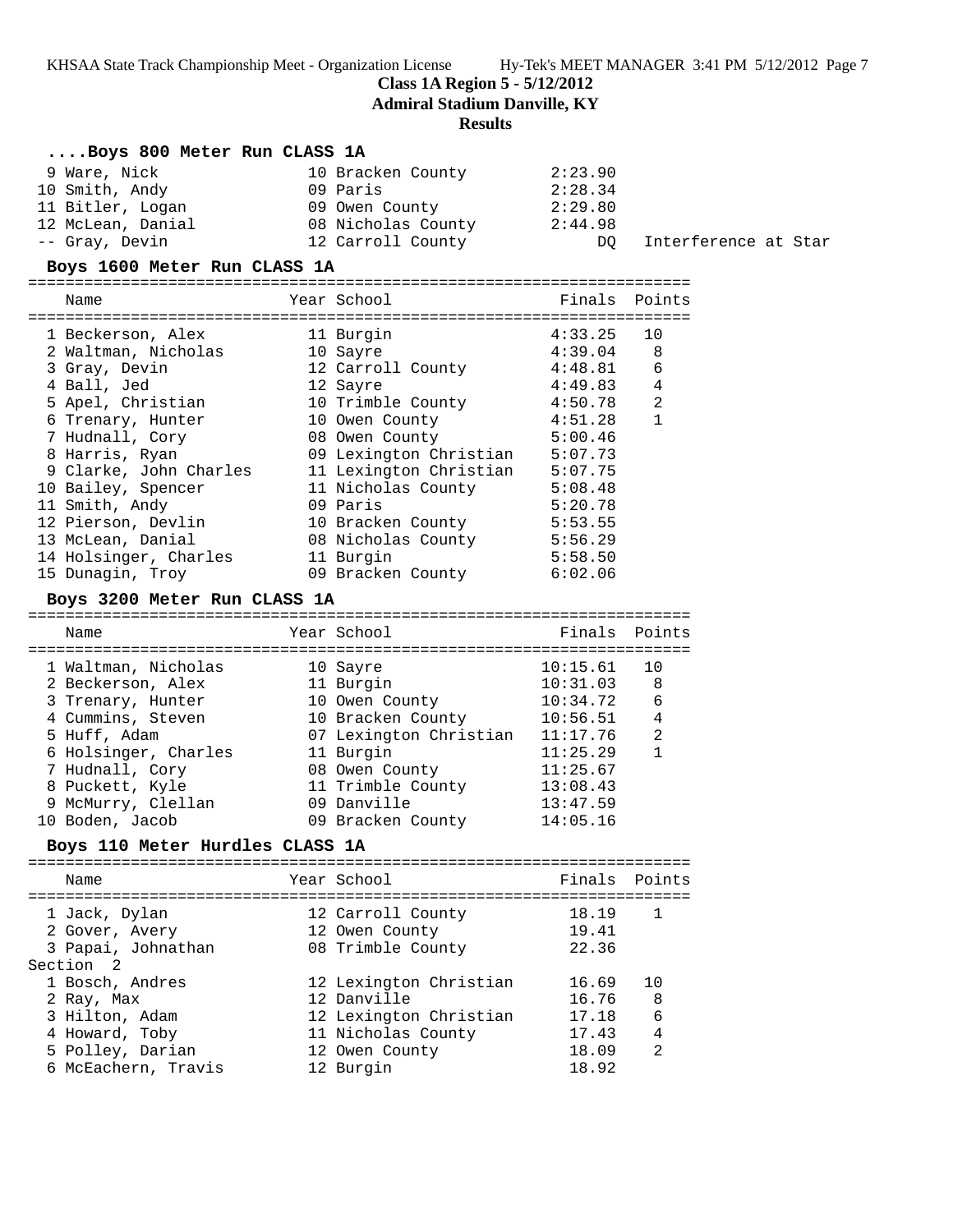**Class 1A Region 5 - 5/12/2012**

**Admiral Stadium Danville, KY**

## **Results**

**Boys 300 Meter Hurdles CLASS 1A**

| Name                             | Year School        |                          | Finals         | Points      |
|----------------------------------|--------------------|--------------------------|----------------|-------------|
|                                  |                    |                          |                |             |
| Section<br>-1<br>1 Gullian, Zack |                    |                          |                |             |
|                                  | 10 Burgin          |                          | 49.78<br>49.91 |             |
| 2 Papai, Johnathan               | 08 Trimble County  |                          | 50.26          |             |
| 3 Gover, Avery<br>Section 2      | 12 Owen County     |                          |                |             |
| 1 Holleran, Logan                | 11 Bracken County  |                          | 41.56          | 10          |
| 2 Bosch, Andres                  |                    | 12 Lexington Christian   | 42.70          | 8           |
| 3 Hilton, Adam                   |                    | 12 Lexington Christian   | 42.80          | 6           |
| 4 Polley, Darian                 | 12 Owen County     |                          | 43.28          | 4           |
| 5 Howard, Toby                   | 11 Nicholas County |                          | 43.39          | 2           |
| 6 Ray, Max                       | 12 Danville        |                          | 44.29          | $\mathbf 1$ |
|                                  |                    |                          |                |             |
| Boys 4x100 Meter Relay CLASS 1A  |                    |                          |                |             |
| School                           |                    |                          | Finals         | Points      |
| 1 Lexington Christian            |                    |                          | 44.77          | 10          |
| 1) Hilton, Adam 12               |                    | 2) Fielden, Christian 12 |                |             |
| 3) Bosch, Andres 12              |                    | 4) Foster, Christian 11  |                |             |
| 2 Owen County                    |                    |                          | 45.31          | 8           |
| 1) Polley, Darian 12             |                    | 2) Mingie, Bobby 12      |                |             |
| 3) Trammel, Collin 11            |                    | 4) Banks, Paul 11        |                |             |
| 5) Smith, Chris 11               |                    | 6) Rivera, Nathan 11     |                |             |
| 7) Taylor, Cooper 12             |                    | 8) Wash, Micheal 09      |                |             |
| 3 Danville                       |                    |                          | 45.82          | 6           |
| 1) Brown, Marcus 12              |                    | 2) Ford, Tryston 12      |                |             |
| 3) Ray, Max 12                   |                    | 4) Grey, Jawan 10        |                |             |
| 5) Berry, Chase 12               |                    | 6) Bradshaw, Ray 09      |                |             |
| 7) Brown, Jadarious 11           |                    | 8) Ray, Akeem 11         |                |             |
| 4 Paris                          |                    |                          | 46.27          | 4           |
| 1) Howard, Terrell 12            |                    | 2) Hill, Marquaze 08     |                |             |
| 3) Stevens, Nate 11              |                    | 4) Champs, Marcus 11     |                |             |
| 5) Clark, James 08               |                    | 6) Walton, Jalen 12      |                |             |
| 7) Washington, Malik 10          |                    | 8) Olson, Dillon 12      |                |             |
| 5 Nicholas County                |                    |                          | 49.23          | 2           |
| 1) Brutsman, Finn 11             |                    | 2) Sparks, Dylan 09      |                |             |
| 3) Howard, Toby 11               |                    | 4) Howard, Zach 11       |                |             |
| 5) Bailey, Spencer 11            |                    | 6) Pope, Caleb 12        |                |             |
| 7) McLean, Danial 08             |                    | 8)                       |                |             |
| 6 Trimble County                 |                    |                          | 51.19          | 1           |
| 1) Williamson, Justin 11         |                    | 2) Hawkes, Bo 09         |                |             |
| 3) Adkins, Wyatt 09              |                    | 4) Russett, Michael 08   |                |             |
| 5) Blanton, Aaron 11             |                    | 6) Barnes, Stuart 12     |                |             |
| Boys 4x200 Meter Relay CLASS 1A  |                    |                          |                |             |
| School                           |                    |                          | Finals         | Points      |
|                                  |                    |                          |                |             |
| 1 Danville                       |                    |                          | 1:36.83        | 10          |
| 1) Brown, Marcus 12              |                    | 2) Ford, Tryston 12      |                |             |
| 3) Ray, Max 12                   |                    | 4) Berry, Chase 12       |                |             |
| 5) Bradshaw, Ray 09              |                    | 6) Brown, Jadarious 11   |                |             |
| 7) Grey, Jawan 10                |                    | 8) Ray, Akeem 11         |                |             |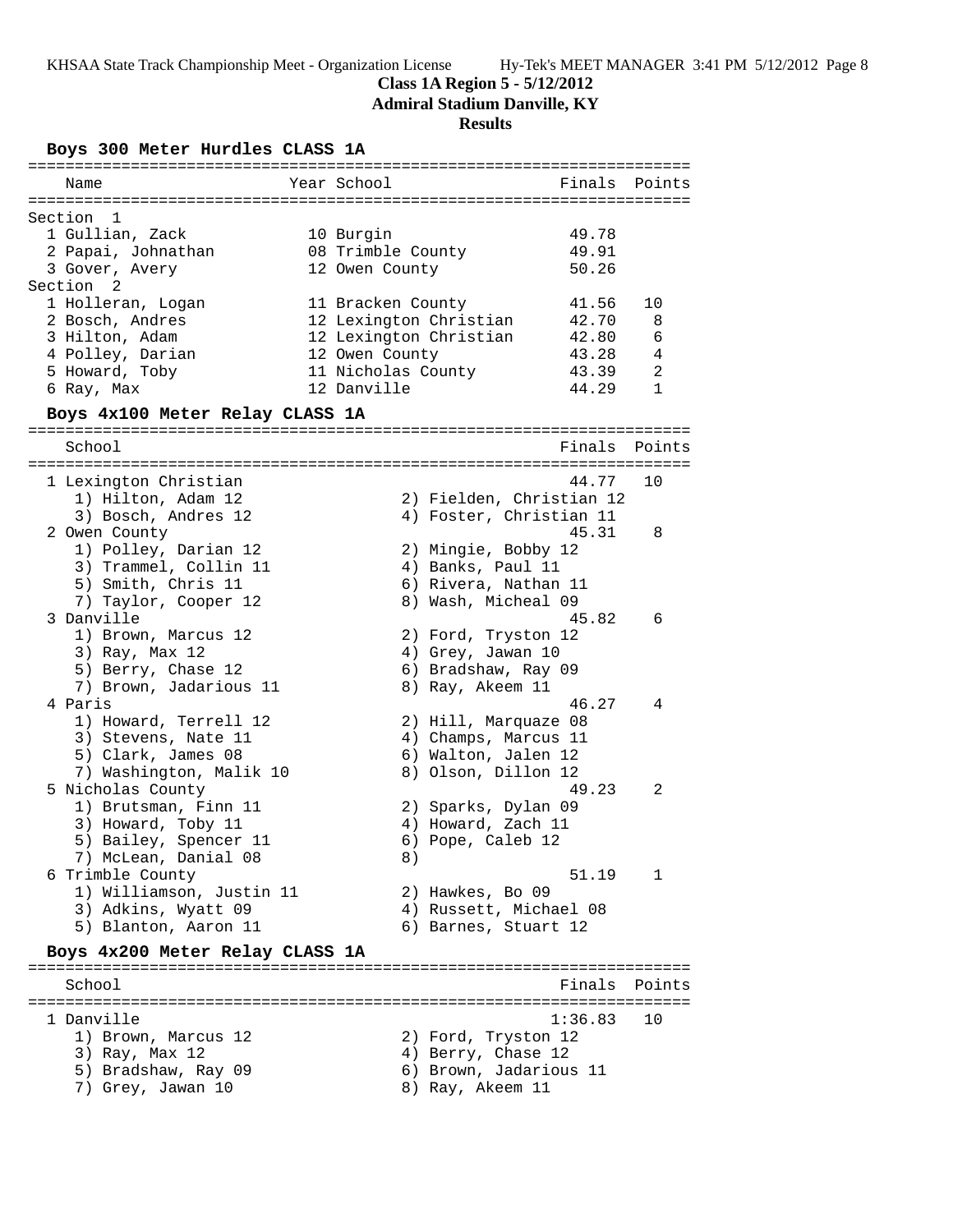**Class 1A Region 5 - 5/12/2012**

**Admiral Stadium Danville, KY**

#### **Results**

## **....Boys 4x200 Meter Relay CLASS 1A**

2 Lexington Christian 1:39.21 8 1) Yocum, Seth 11 2) Raines, Austin 12 3) Mills, Erick 11 4) Preston, Andrew 11 3 Nicholas County 1:41.79 6 1) Brutsman, Finn 11 2) Howard, Toby 11 3) Howard, Zach 11 (4) Sparks, Dylan 09 5) Pope, Caleb 12 6) Bailey, Spencer 11 7) McLean, Danial 08 8) 4 Burgin 1:47.38 4 1) Powell, Jared 11 2) Kehrt-Reese, Gunnar 11 3) Beckerson, Nick 10 (4) Gullian, Zack 10 5) Holsinger, Charles 11 (6) Baker, Jacob 10 7) Hardin, Brendan 11 (8) -- Owen County and DQ DNF/Throwing Baton (DQ DNF/Throwing Baton ) 1) Banks, Paul 11 2) Mingie, Bobby 12 3) Polley, Darian 12 4) Smith, Chris 11 5) Trammel, Collin 11 6) Wash, Micheal 09 7) Rivera, Nathan 11  $\hphantom{\text{2.65}$  8) Taylor, Cooper 12 -- Paris DQ Out of Zone 1) Howard, Terrell 12 2) Humphrey, Alexander 12 3) Washington, Malik 10  $\hskip1cm$  4) Champs, Marcus 11 5) Hill, Marquaze 08 6) Walton, Jalen 12 7) Stevens, Nate 11 8) Smith, Andy 09 **Boys 4x400 Meter Relay CLASS 1A** ======================================================================= Finals Points ======================================================================= Section 1<br>1 Nicholas County 1 Nicholas County 4:24.01 1) Bailey, Spencer 11 2) Brutsman, Finn 11 3) Sparks, Dylan 09 (4) McLean, Danial 08 5) Howard, Zach 11 6) Howard, Toby 11 Section 2 1 Lexington Christian 3:37.53 10 1) Strunk, Clark 11 2) Hilton, Adam 12 3) Foster, Christian 11 4) Bosch, Andres 12 5) Raines, Austin 12 (6) 2 Bracken County 3:40.87 8 1) Houston, Jacob 11 2) Crawford, Grant 11 3) Wallace, Arthur 09  $\hskip1cm \hskip1cm 4$ ) Holleran, Logan 11 5) Cummins, Steven 10 (6) Holleran, Conner 11 7) White, Andrew 10 8) 3 Danville 3:56.25 6 1) Berry, Chase 12 2) Hempel, Karl 12 3) Steber, Calvin 11 (4) Wagner, Matt 09 5) Ray, Max 12 6) Brown, Marcus 12 7) Ford, Tryston 12 and 8) Grey, Jawan 10 4 Trimble County 3:59.13 4 1) Apel, Christian 10 2) Ball, Conner 10 3) Williamson, Justin 11 (4) Hawkes, Bo 09 5) Puckett, Kyle 11 6) Russett, Michael 08 5 Burgin 4:06.65 2 1) Kehrt-Reese, Gunnar 11 2) Powell, Jared 11 3) McEachern, Travis 12 4) Beckerson, Nick 10